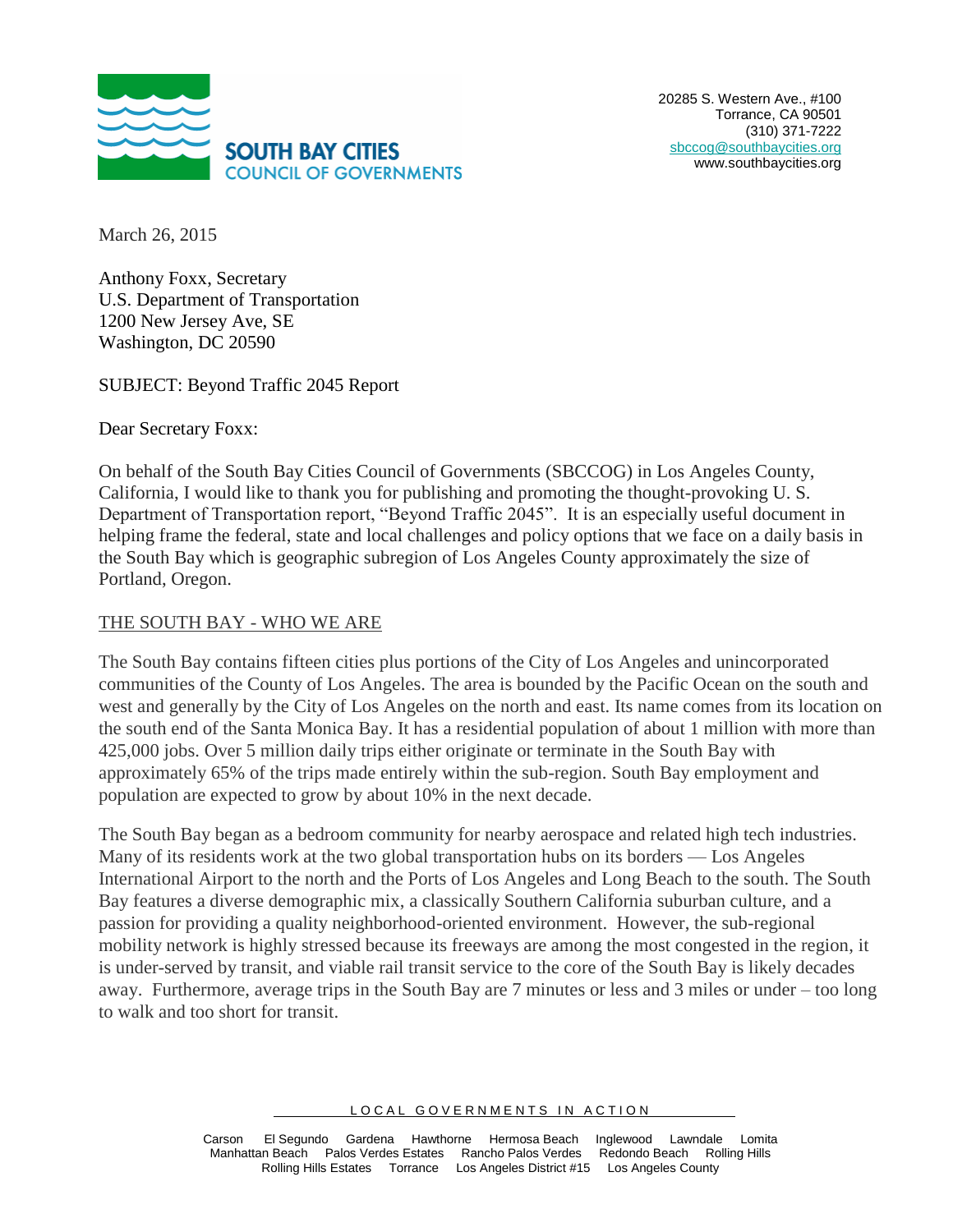## OUR STRATEGIES TO ADDRESS TRANSPORTATION

For the past decade, the SBCCOG has been developing state-of-the-practice programs to improve the maintenance and performance of our state highways and arterials. We have demonstrated innovative technology and land use strategies to address the future mobility challenges. We are currently involved in several groundbreaking transportation development programs for electric vehicle adoptions including neighborhood electric vehicles, slow speed lanes, active transportation, first and last mile transit, neighborhood-oriented-development strategies, vanpooling, car sharing, signal synchronization and intelligent transportation systems. We are assisting Metro with marketing its new ExpressLane toll project on the I-110 freeway between the South Bay and Downtown Los Angeles. We also are partnering with Metro on a California Strategic Growth Council-funded sustainability planning initiative that includes development of transportation and land use elements of Climate Action Plans for all of our cities and the sub-region. And, anticipating an increase in our aging population, the SBCCOG has recently initiated a senior services task force to determine how our local jurisdictions and social service agencies can work together to support programs that will allow seniors to age in place. To no surprise, the seniors have ranked transportation as one of their highest priorities.

Here is some additional information on our priorities:

# Neighborhood Electric Vehicles

Our two year neighborhood electric vehicle project showed great promise for the secondary vehicle in a household. Of the 600,000+ vehicles in the South Bay approximately 280,000 are secondary vehicles  $(2<sup>nd</sup>, 3<sup>rd</sup>, etc.)$  The SBCCOG is targeting the secondary vehicle for local use neighborhood electric vehicles that can effectively address the very short trips that are taken in our area while significantly reducing greenhouse gas emissions. When a person is not going very far, the speed of the vehicle doesn't matter very much. We believe that these slow speed vehicles provide a mobility option for seniors and for first time drivers who mostly stay within their communities.

#### Slow Speed Lanes

Our suburban area is not very different than others. An analysis of the different subregions in LA County shows that a preponderance of non-commute short trips is common to almost all of them.

There are many new forms of transportation that are being made available through technology that are slower speed. Besides neighborhood electric vehicles, there are new concept vehicles being designed by vehicle manufacturers that go 35 mph or less. The Google self-driving car is a 25-mile-an- hour vehicle. Therefore, when considering the allocation of right of way on a street, the SBCCOG believes that instead of creating lanes dedicated to only bicycles, slow speed lanes should be designated so that all of these new technologies can be safely separated from larger, faster-moving cars and trucks.

# Private Sector's Role

Understanding our vehicle trips and our goal to reduce secondary vehicles in households, the SBCCOG solicited car sharing companies to come to our area beginning three years ago. We were successful and have become the first multi-jurisdictional service area for car2go which rents their service by the minute and is targeted toward short trips.